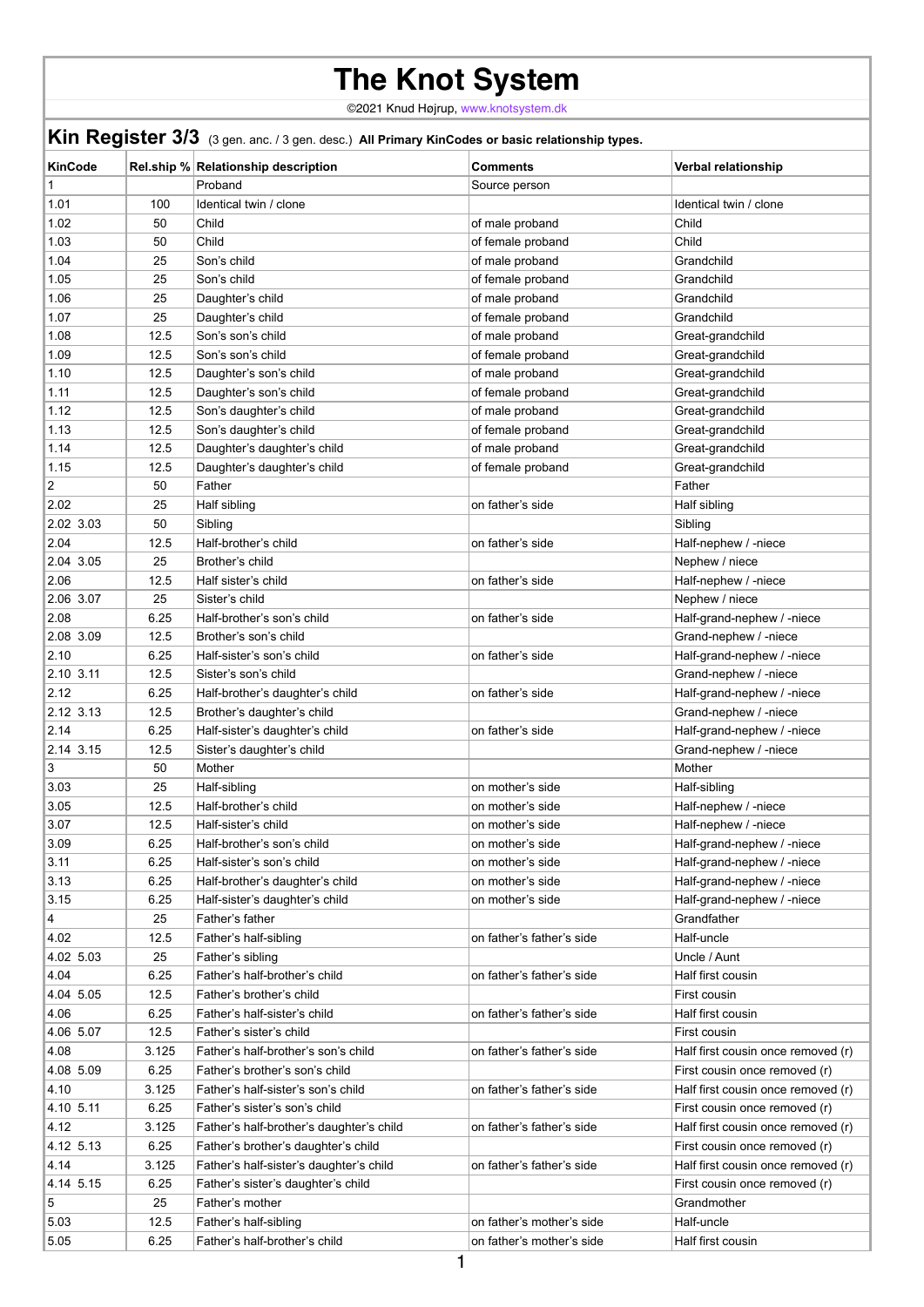| 5.07           | 6.25   | Father's half-sister's child                      | on father's mother's side          | Half first cousin                  |
|----------------|--------|---------------------------------------------------|------------------------------------|------------------------------------|
| 5.09           | 3.125  | Father's half-brother's son's child               | on father's mother's side          | Half first cousin once removed (r) |
| 5.11           | 3.125  | Father's half-sister's son's child                | on father's mother's side          | Half first cousin once removed (r) |
| 5.13           | 3.125  | Father's half-brother's daughter's child          | on father's mother's side          | Half first cousin once removed (r) |
| 5.15           | 3.125  | Father's half-sister's daughter's child           | on father's mother's side          | Half first cousin once removed (r) |
| $\overline{6}$ | 25     | Mother's father                                   |                                    | Grandfather                        |
| 6.02           | 12.5   | Mother's half-sibling                             | on mother's father's side          | Half-uncle                         |
| 6.02 7.03      | 25     | Mother's sibling                                  |                                    | Uncle / aunt                       |
| 6.04           | 6.25   | Mother's half-brother's child                     | on mother's father's side          | Half first cousin                  |
| 6.04 7.05      | 12.5   | Mother's brother's child                          |                                    | First cousin                       |
| 6.06           | 6.25   | Mother's half-sister's child                      | on mother's father's side          | Half first cousin                  |
| 6.06 7.07      |        | Mother's sister's child                           |                                    |                                    |
|                | 12.5   |                                                   |                                    | First cousin                       |
| 6.08           | 3.125  | Mother's half-brother's son's child               | on mother's father's side          | Half first cousin once removed (r) |
| 6.08 7.09      | 6.25   | Mother's brother's son's child                    |                                    | First cousin once removed (r)      |
| 6.10           | 3.125  | Mother's half-sister's son's child                | on mother's father's side          | Half first cousin once removed (r) |
| $6.10$ 7.11    | 6.25   | Mother's sister's son's child                     |                                    | First cousin once removed (r)      |
| 6.12           | 3.125  | Mother's half-brother's daughter's child          | on mother's father's side          | Half first cousin once removed (r) |
| 6.12, 7.13     | 6.25   | Mother's brother's daughter's child               |                                    | First cousin once removed (r)      |
| 6.14           | 3.125  | Mother's half-sister's daughter's child           | on mother's father's side          | Half first cousin once removed (r) |
| $6.14$ 7.15    | 6.25   | Mother's sister's daughter's child                |                                    | First cousin once removed (r)      |
| 17             | 25     | Mother's mother                                   |                                    | Grandmother                        |
| 7.03           | 12.5   | Mother's half-sibling                             | on mother's mother's side          | Half-uncle                         |
| 7.05           | 6.25   | Mother's half-brother's child                     | on mother's mother's side          | Half first cousin                  |
| 7.07           | 6.25   | Mother's half-sister's child                      | on mother's mother's side          | Half first cousin                  |
| 7.09           | 3.125  | Mother's half-brother's son's child               | on mother's mother's side          | Half first cousin once removed (r) |
| 7.11           | 3.125  | Mother's half-sister's son's child                | on mother's mother's side          | Half first cousin once removed (r) |
| 7.13           | 3.125  | Mother's half-brother's daughter's child          | on mother's mother's side          | Half first cousin once removed (r) |
| 7.15           | 3.125  | Mother's half-sister's daughter's child           | on mother's mother's side          | Half first cousin once removed (r) |
| 8              | 12.5   | Father's father's father                          |                                    | Great-grandfather                  |
| 8.02           | 6.25   | Father's father's half-sibling                    | on father's father's father's side | Half Great Uncle / Aunt            |
| 8.02 9.03      | 12.5   | Father's father's sibling                         |                                    | <b>Great Uncle / Aunt</b>          |
| 8.04           | 3.125  | Father's father's half-brother's child            | on father's father's father's side | Half first Cousin once removed (p) |
| 8.04 9.05      | 6.25   | Father's father's brother's child                 |                                    | First Cousin once removed (p)      |
| 8.06           | 3.125  | Father's father's half-sister's child             | on father's father's father's side | Half first Cousin once removed (p) |
| 8.06 9.07      | 6.25   | Father's father's sister's child                  |                                    | First Cousin once removed (p)      |
|                |        |                                                   | on father's father's father's side | <b>Half second Cousin</b>          |
| 8.08           | 1.5625 | Father's father's half-brother's son's child      |                                    |                                    |
| 8.08 9.09      | 3.125  | Father's father's brother's son's child           |                                    | <b>Second Cousin</b>               |
| 8.10           | 1.5625 | Father's father's half-sister's son's child       | on father's father's father's side | <b>Half second Cousin</b>          |
| 8.10 9.11      | 3.125  | Father's father's sister's son's child            |                                    | <b>Second Cousin</b>               |
| 8.12           | 1.5625 | Father's father's half-brother's daughter's child | on father's father's father's side | <b>Half second Cousin</b>          |
| 8.12 9.13      | 3.125  | Father's father's brother's daughter's child      |                                    | <b>Second Cousin</b>               |
| 8.14           | 1.5625 | Father's father's half-sister's daughter's child  | on father's father's father's side | <b>Half second Cousin</b>          |
| 8.14 9.15      | 3.125  | Father's father's sister's daughter's child       |                                    | <b>Second Cousin</b>               |
| Ι9             | 12.5   | Fathers fathers mother                            |                                    | Great-grandmother                  |
| 9.03           | 6.25   | Father's father's half-sibling                    | on father's father's mother's side | <b>Great Uncle / Aunt</b>          |
| 9.05           | 3.125  | Father's father's half-brother's child            | on father's father's mother's side | Half first Cousin once removed (p) |
| 9.07           | 3.125  | Father's father's half-sister's child             | on father's father's mother's side | Half first Cousin once removed (p) |
| 9.09           | 1.5625 | Father's father's half-brother's son's child      | on father's father's mother's side | <b>Half second Cousin</b>          |
| 9.11           | 1.5625 | Father's father's half-sister's son's child       | on father's father's mother's side | <b>Half second Cousin</b>          |
| 9.13           | 1.5625 | Father's father's half-brother's daughter's child | on father's father's mother's side | <b>Half second Cousin</b>          |
| 9.15           | 1.5625 | Father's father's half-sister's daughter's child  | on father's father's mother's side | <b>Half second Cousin</b>          |
| 10             | 12.5   | Father's mother's father                          |                                    | Great-grandfather                  |
| 10.02          | 6.25   | Father's mother's half-sibling                    | on father's mother's father's side | Half Great Uncle / Aunt            |
| 10.02 11.03    | 12.5   | Father's mother's sibling                         |                                    | <b>Great Uncle / Aunt</b>          |
| 10.04          | 3.125  | Father's mother's half-brother's child            | on father's mother's father's side | Half first Cousin once removed (p) |
| 10.04 10.05    | 6.25   | Father's mother's brother's child                 |                                    | First Cousin once removed (p)      |
| 10.06          | 3.125  | Father's mother's half-sister's child             | on father's mother's father's side | Half first Cousin once removed (p) |
| 10.06 11.07    | 6.25   | Father's mother's sister's child                  |                                    | First Cousin once removed (p)      |
| 10.08          | 1.5625 | Father's mother's half-brother's son's child      | on father's mother's father's side | <b>Half second Cousin</b>          |
| 10.08 11.09    | 3.125  | Father's mother's brother's son's child           |                                    | <b>Second Cousin</b>               |
| 10.10          | 1.5625 | Father's mother's half-sister's son's child       | on father's mother's father's side | <b>Half second Cousin</b>          |
| 10.10 11.11    | 3.125  | Father's mother's sister's son's child            |                                    | <b>Second Cousin</b>               |
| 10.12          | 1.5625 | Father's mother's half-brother's daughter's child | on father's mother's father's side | <b>Half second Cousin</b>          |
|                |        |                                                   |                                    |                                    |